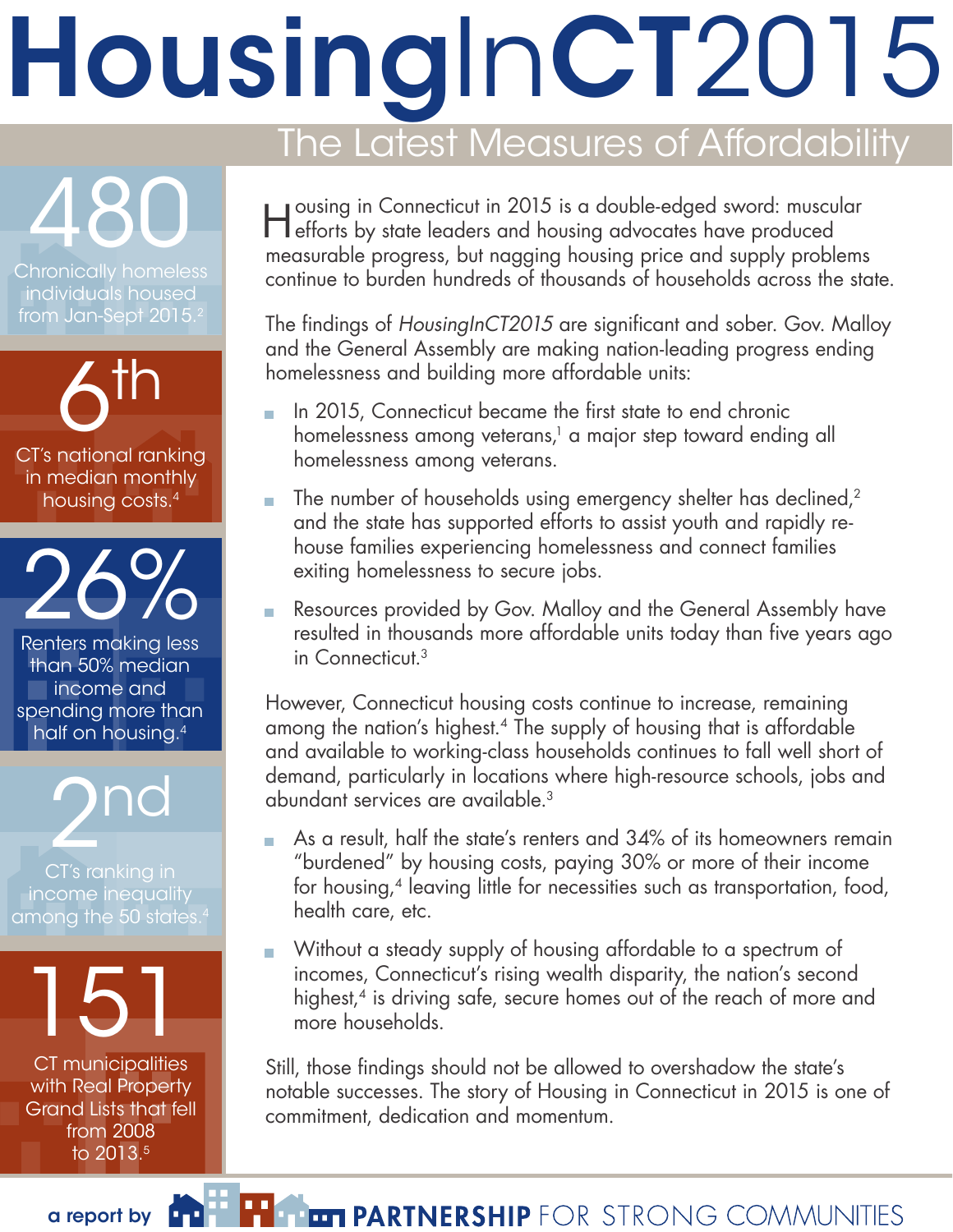### HOMELESSNESS: MOMENTUM

There were many signs of progress this year:

- a 4% decline in households, an 11% decrease in the number of families and 12.5% decrease in children utilizing emergency shelters and transitional housing<sup>2</sup>;
- a new, regionalized Secure Jobs program that aims to connect people moving into housing with stable jobs and supports to maintain employment;
- a new statewide coordinated access system through the United Way's 2-1-1 call center and local Coordinated Access Networks for those needing emergency shelter; and
- coordination of data collection and analysis.

Service providers, housing advocates and state agencies are also participating in a collaborative effort to end chronic homelessness and homelessness among veterans through the national Zero:2016 initiative. Connecticut's first step in achieving these goals was realized in August 2015 when the federal government declared Connecticut the first state to end chronic homelessness among veterans.<sup>1</sup> Because of these focused efforts, veterans who have experienced chronic homelessness now have housing or are on a path to permanent housing.

Collaborative efforts are also underway through Zero:2016 to end all chronic homelessness in the state. Using data gathered by local communities and service providers, it is estimated that approximately 1,100 chronically homeless individuals will need to be housed by the end of 2016.<sup>2</sup> As these individuals are housed - 480 were housed from January through September2 - communities are building systems to meet future needs, with state and federal agencies providing significant resources.

A statewide action plan to end youth homelessness also was announced in the spring of 2015. This followed on the heels of the implementation of Connecticut's first count of homelessness among

*While 5% fewer people used emergency shelter and transitional housing in 2014 compared to 2013, significantly high numbers of men, women and children continue to experience homelessness in Connecticut.* 

Number of People Experiencing Homelessness Served by Transitional Housing and Emergency Shelters in Connecticut, 2013 & 2014



*Source: CT Homelessness Management Information System Data, provided on the federal fiscal year.* 

youth, which indicated that approximately 3,000 under 25 years old experience homelessness or housing instability each year.2

#### AFFORDABILITY: PROGRESS, CHALLENGES

The unprecedented support for affordable housing creation provided by Gov. Malloy and the General Assembly has resulted in thousands of new affordable units, with a focus on both large cities and smaller towns seeking to broaden their stock of affordable choices. Many more units are being built that are walkable to amenities and close to transit, increasing access to employment and opportunity. Including affordable units into market rate developments furthers economic integration and capitalizes on market demands for multi-family housing, the highest since 1987.

By November 2015, the Department of Housing had created 1,815 units, 1,176 of them affordable. Over the 4½ years of the Malloy administration,

*90% of families who used emergency shelters and transitional housing in 2014 included a young child (0 to 5 years old) in the household.*

1,260 Families used emergency shelter and transitional housing Homelessness Among Families (Adults w/Children) in Connecticut, 2014



2 I www.pschousing.org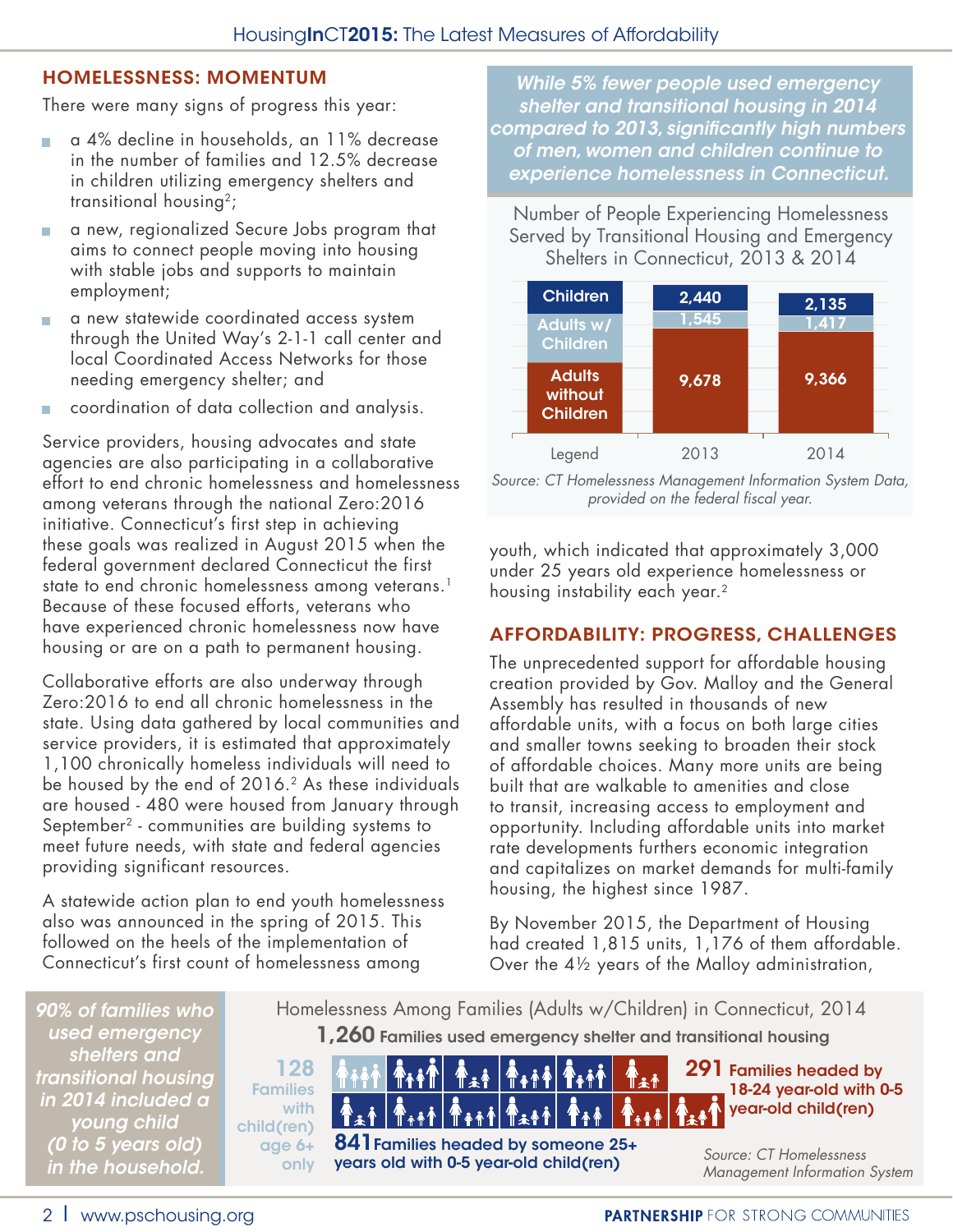#### *64% of the state's housing stock is comprised of single-family homes with 35% multi-family.*

Single-Family and Multi-family Housing Units in Connecticut, 2014



*Source: 2014 American Community Survey 1-Year Estimates*

the Department has created 7,993 units, nearly all of them  $-7,084$  – affordable.<sup>3</sup> The Department reported another 3,041 under construction, nearly 85% of them affordable, and continues to offer new funding from the \$184 million made available in the new biennial budget. The result has been an increase in affordable units statewide to 168,655, or 11.3% of all homes in the state.<sup>3</sup>

There remains more to do, however. Renters "severely burdened" by their housing costs – earning less than half the median income and spending more than half of that income on housing – remained dangerously high at 26% in 2013,<sup>6</sup> leaving them one unplanned expense from homelessness. The share of all households "burdened" by their housing costs – spending more than 30% of their income on housing – remained at 37%, but burdened renters rose to 50% from 49% the previous year.4

Median home values remained the 8th highest in the nation, little changed at \$267,200,<sup>4</sup> while median monthly housing costs remained 6th highest.4 Statewide, 10% of the housing stock is affordable in only 32 of Connecticut's 169 municipalities<sup>3</sup> and Connecticut's "housing wage" – the hourly pay needed to afford a typical 2-bedroom apartment in the state – rose to \$24.29/hour in 2015 from \$23.02 a year before, the 8th highest in the nation.<sup>6</sup>

# RENTAL HOUSING: CONTINUING DEMAND

The number of renting households grew to 455,778 in 2014 from 451,382 in 2013, although the percentage of households renting remained at 34%.4 In 2007, only 30% of Connecticut households rented.4 The average household size fell to  $2.57$  in 2014 from 2.6 in 2013,<sup>4</sup> indicating that job creation and lower unemployment may be

influencing household formation and, as a result, greater demand for rental units across the state.

Rental unit construction also grew, with permits for multifamily units in buildings of 5 or more units nearly tripling between 2011 and 2014,<sup>7</sup> reflecting a national trend the Commerce Department reported was the highest since 1987.

## HOME MARKET: SALES UP, PRICES FLAT

Through two-thirds of 2015, the Warren Group reported modest monthly increases in sales, but flat or falling median prices. The number of sales through September was up 14.9% over the same period in 2014, but median sales prices were down 2.3%.<sup>8</sup> Many municipal leaders, realtors and economists attributed the phenomenon to the increasing inclination of Baby Boomers to sell their homes to recover the equity needed to finance retirement. With a market mismatch – too many sellers, not enough buyers – homes were selling at lower prices.

The market is affected by the financial situation of Baby Boomers with insufficient retirement savings and Millennials - their children - having significant education debt and a disinclination to live in suburban single-family homes. CNBC reported in April that the Insured Retirement Institute found only 27% of Boomers were confident they will have enough money to last through their retirement, down from 33% a year ago, while 6 in 10 reported having no retirement savings at all. Meanwhile, the Wall Street Journal reported 2015 college graduates would have average loan debt of more than \$35,000, up from \$12,000 in 1995.

*The housing market is changing, with the share of building permits for multi-family units growing from 32% in 2011 to 48% in 2014.*